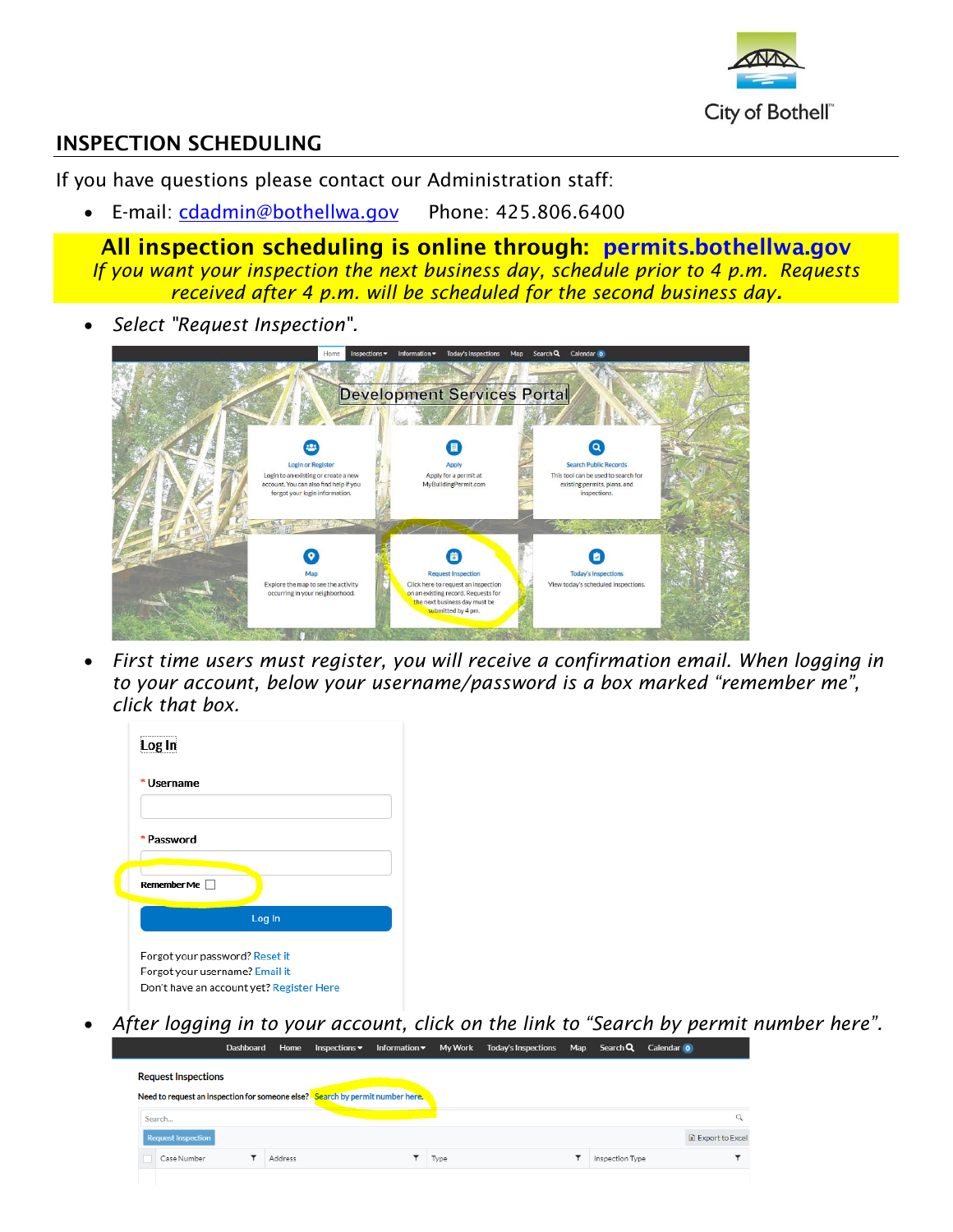## *Enter your permit number, search. Click on your permit number.*

|                                                                                                                                                                                                                                                           | <b>Dashboard</b>                     | Home          | Inspections $\blacktriangledown$           | Information •                                            | <b>My Work</b> | <b>Today's Inspections</b>                          | Map                 | Search Q | Calendar o                      |
|-----------------------------------------------------------------------------------------------------------------------------------------------------------------------------------------------------------------------------------------------------------|--------------------------------------|---------------|--------------------------------------------|----------------------------------------------------------|----------------|-----------------------------------------------------|---------------------|----------|---------------------------------|
| <b>Public Information</b><br>Please enter a case number or keyword(s).<br>To schedule an inspection, search for the permit and click the permit number to see available inspections.<br>For advanced searches, select a case type from the dropdown list. |                                      |               |                                            |                                                          |                |                                                     |                     |          |                                 |
| Search<br>All                                                                                                                                                                                                                                             | for<br>$\checkmark$                  |               | Search Keywords and Addresses              |                                                          |                |                                                     | <b>Exact Phrase</b> |          | Q Search<br><b>Reset</b>        |
| <b>Public Information</b><br>Please enter a case number or keyword(s).<br>To schedule an inspection, search for the permit and click the permit number to see available inspections.<br>For advanced searches, select a case type from the dropdown list. |                                      |               |                                            |                                                          |                |                                                     |                     |          |                                 |
| All<br>Search                                                                                                                                                                                                                                             | for<br>$\checkmark$                  | BSF2021-28829 |                                            |                                                          |                | <b>Exact Phrase</b>                                 |                     | Q Search | <b>R</b> Export<br><b>Reset</b> |
| <b>Found 1 result</b>                                                                                                                                                                                                                                     |                                      |               |                                            |                                                          |                |                                                     |                     |          |                                 |
| <b>Filter Results</b>                                                                                                                                                                                                                                     |                                      |               | Permit Number BSF2021-28829                | Next   Top   Paging Options   Filter Options   Main Menu |                | Applied Date 07/19/2021                             |                     |          | ⇔                               |
| All 1                                                                                                                                                                                                                                                     |                                      |               | Type Building - Single Family - Alteration |                                                          |                | <b>Issued Date 10/07/2021</b>                       |                     |          |                                 |
| Permit 1                                                                                                                                                                                                                                                  | <b>Project Name</b><br>Status Issued |               |                                            |                                                          |                | Expiration Date 10/09/2023<br><b>Finalized Date</b> |                     |          |                                 |

## *Select Inspections and schedule your inspection.*

|             | Type:                                   | Building - Single Family -<br>Alteration                 | Status:                        | <b>Issued</b>              | <b>Project Name:</b>                                                                                                   |
|-------------|-----------------------------------------|----------------------------------------------------------|--------------------------------|----------------------------|------------------------------------------------------------------------------------------------------------------------|
|             | <b>Applied Date:</b>                    | 07/19/2021                                               | <b>Issue Date:</b>             | 10/07/2021                 |                                                                                                                        |
|             | District:                               | <b>Bloomberg Hill</b>                                    | <b>Expire Date:</b>            | 10/09/2023                 |                                                                                                                        |
|             | <b>Square Feet:</b>                     | 0.00                                                     | <b>Valuation:</b>              | \$70,000.00                | <b>Finalized Date:</b>                                                                                                 |
|             | <b>Description:</b>                     |                                                          |                                |                            | E21-34692, Geetha Remodel, (attached condo) New range hood, exterior penetration for vent, redesign of kitchen layout. |
|             | Locations<br><b>Summary</b>             | <b>Inspections</b><br>Fees<br>Inspections<br>Attachments | <b>Attachments</b><br>Contacts | Sub-Records<br>Sub-Records | Holds<br>More Info<br>Holds<br>More Info                                                                               |
| Summary     | Locations<br>Fees                       |                                                          | Contacts                       |                            |                                                                                                                        |
|             | <b>Request Inspections</b>              |                                                          |                                |                            | Sort<br>Order<br>$\checkmark$                                                                                          |
|             | <b>Description</b>                      | <b>Reinspection</b>                                      |                                | <b>Action</b>              |                                                                                                                        |
|             | Plumbing Rough-In                       | No                                                       |                                | $\Box$                     |                                                                                                                        |
|             | <b>Mechanical Rough-In</b>              | No                                                       |                                | $\Box$                     |                                                                                                                        |
| Framing     |                                         | No                                                       |                                | $\Box$                     |                                                                                                                        |
|             | Misc. Inspection - BLD                  | No                                                       |                                | $\Box$                     |                                                                                                                        |
|             | Misc. Inspection - BLD                  | <b>No</b>                                                |                                | $\Box$                     |                                                                                                                        |
|             | Misc. Inspection - BLD                  | No                                                       |                                | $\Box$                     |                                                                                                                        |
| Final - BLD |                                         | No                                                       |                                | $\Box$                     |                                                                                                                        |
| Final - Cl  |                                         | <b>No</b>                                                |                                | $\Box$                     |                                                                                                                        |
|             | Results per page $10 \times 1 - 8$ of 8 | $\mathbf{1}$<br>$\rightarrow$<br>$<<$                    |                                |                            |                                                                                                                        |